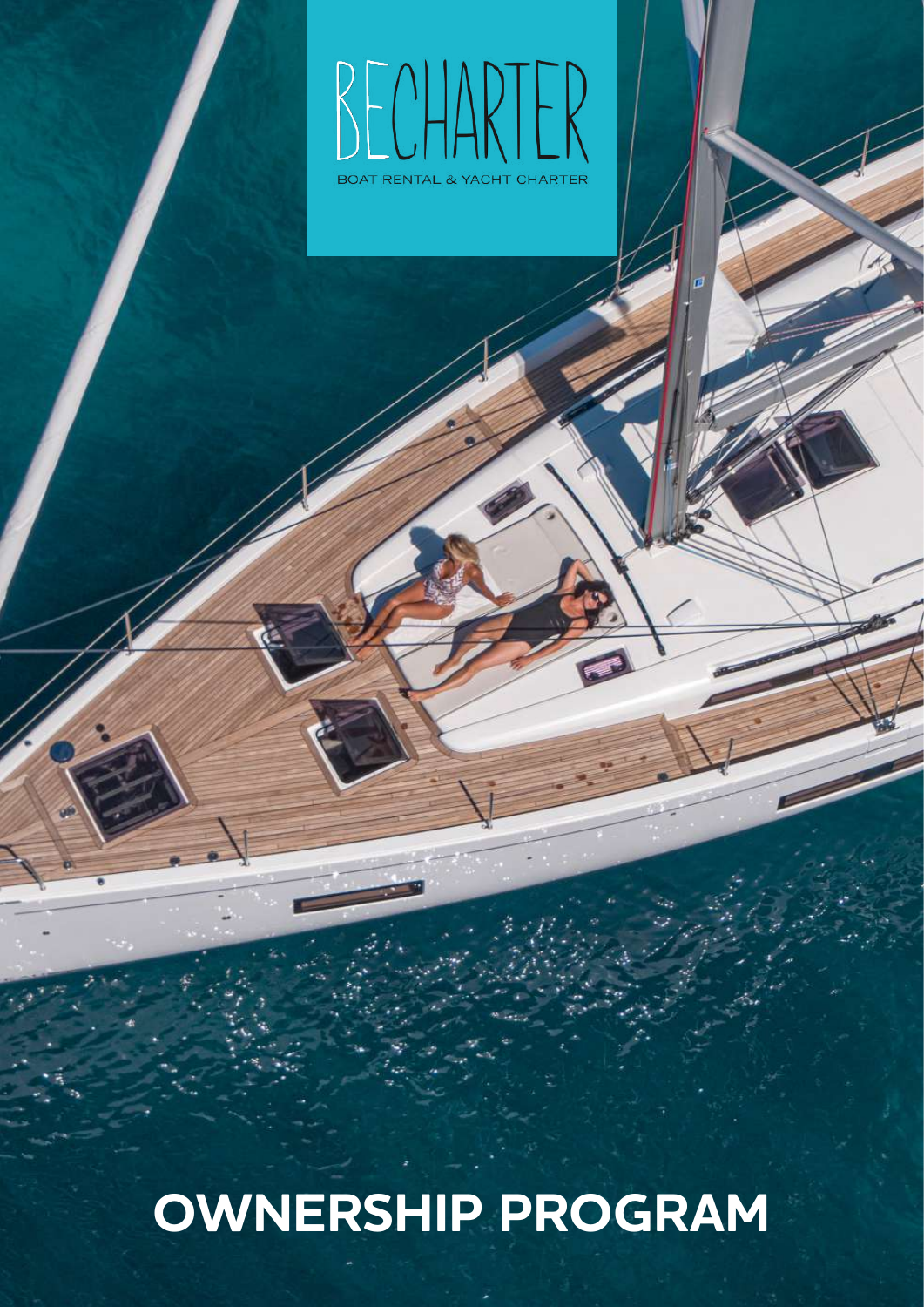### **BENEFITS OF THE MANAGEMENT PROGRAM: BECOME A SHIPOWNER**

Own a boat, focus on enjoyment and don't worry about anything else! With BeCharter's management programs, owning the boat of your dreams is more affordable than ever.

Become a ship-owner with one of our programs and enjoy the following benefits:

- 1. Possibility of navigating on the latest generation boats of **world leading brands** such as Beneteau and Leopard Catamarans.
- 2. Up to **6 weeks of guaranteed sailing**, or even more depending on the program.
- 3. Navigate from any of our locations in Barcelona, Estartit, Cambrils or Palma de Mallorca.
- **4. Monetize your boat when you are not navigating**. The income obtained will allow you to cover the expenses associated with the ownership of your boat.

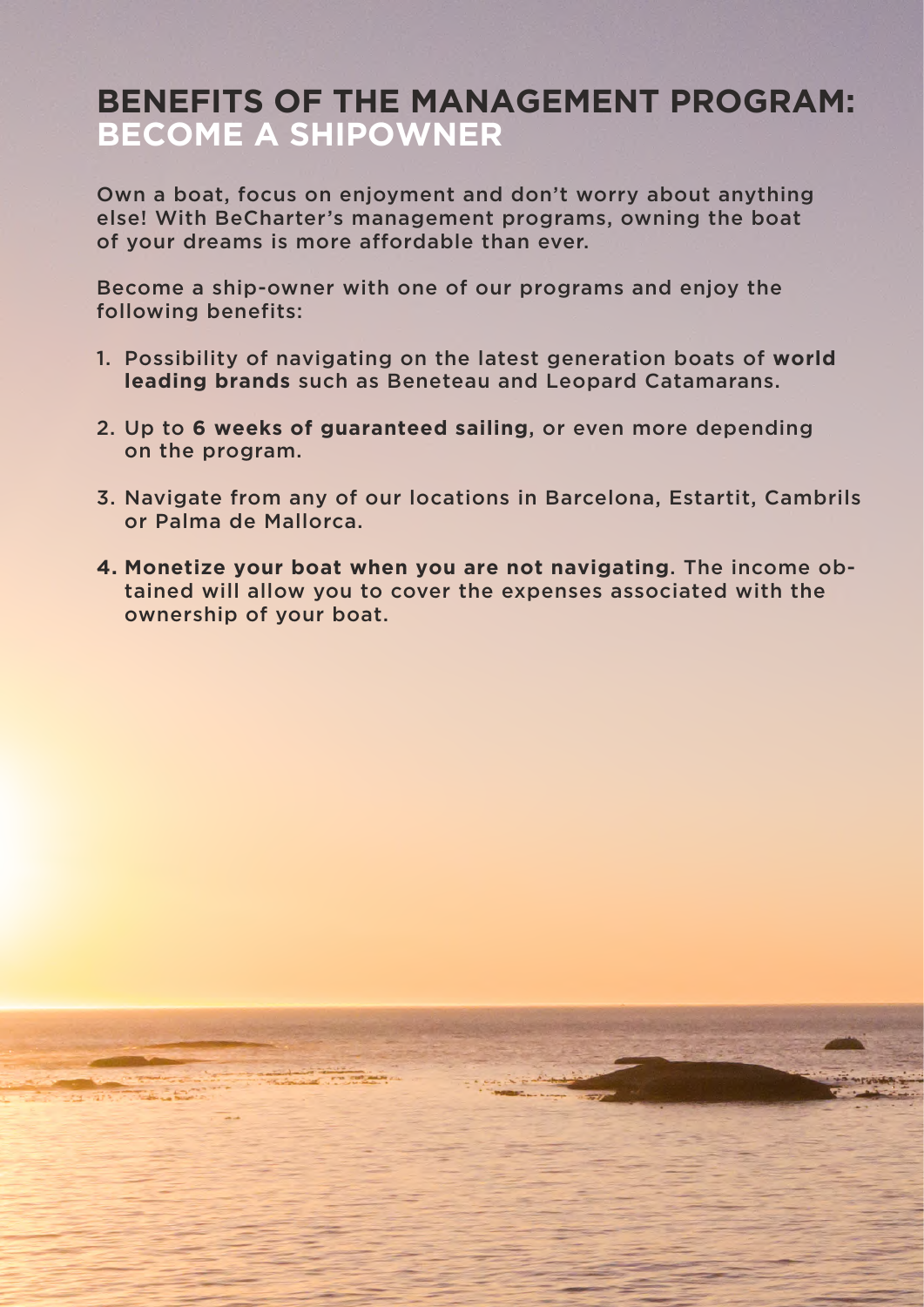- **5. Flexibility:** Sail in any of our locations 365 days a year, from one-day trips to whole weeks
- **6. Peace of mind:** forget about the concerns of owning a boat, the BeCharter team takes care of the management of your boat with all that it implies: mooring, insurance, maintenance, cleaning, monitoring, etc.
- **7. Customized Attention:** BeCharter will assign a person at your disposal to assist and advise you throughout the program and provide you with a premium service
- 8. Special finance offers with **SGB Finance**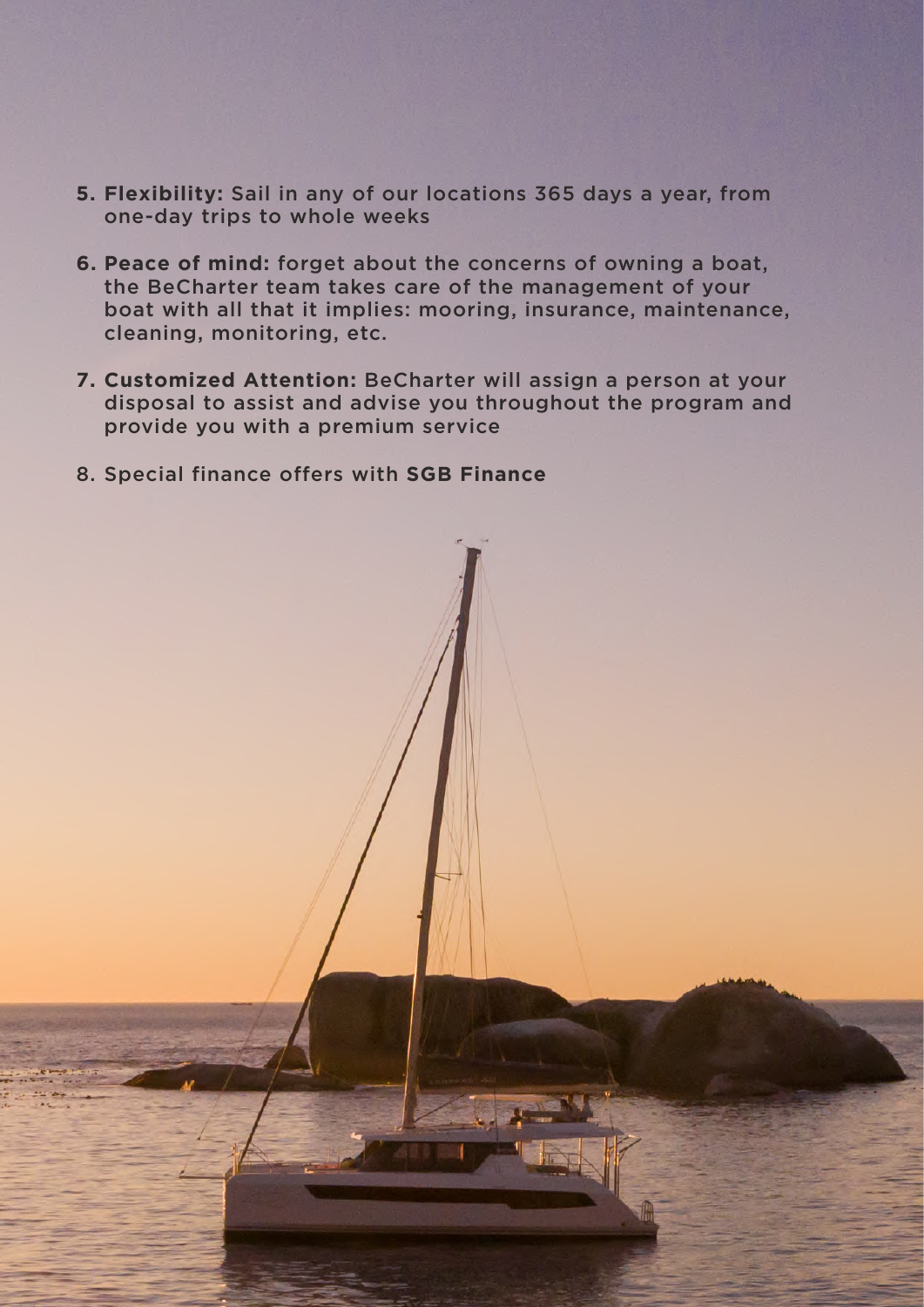## **OUR PROGRAMS**

#### **PROGRAM 1: BE SECURE**

- Up to 7% guaranteed annual return
- Up to 6 weeks of navigation
- Zero associated costs. We take care of everything: moorings, insurance and maintenance
- Constant monitoring of the boat
- Sailing on other bases with sister ships
- Possibility to sail in a bigger boat using the "Upgrade" option
- Boat refit at the end of the program

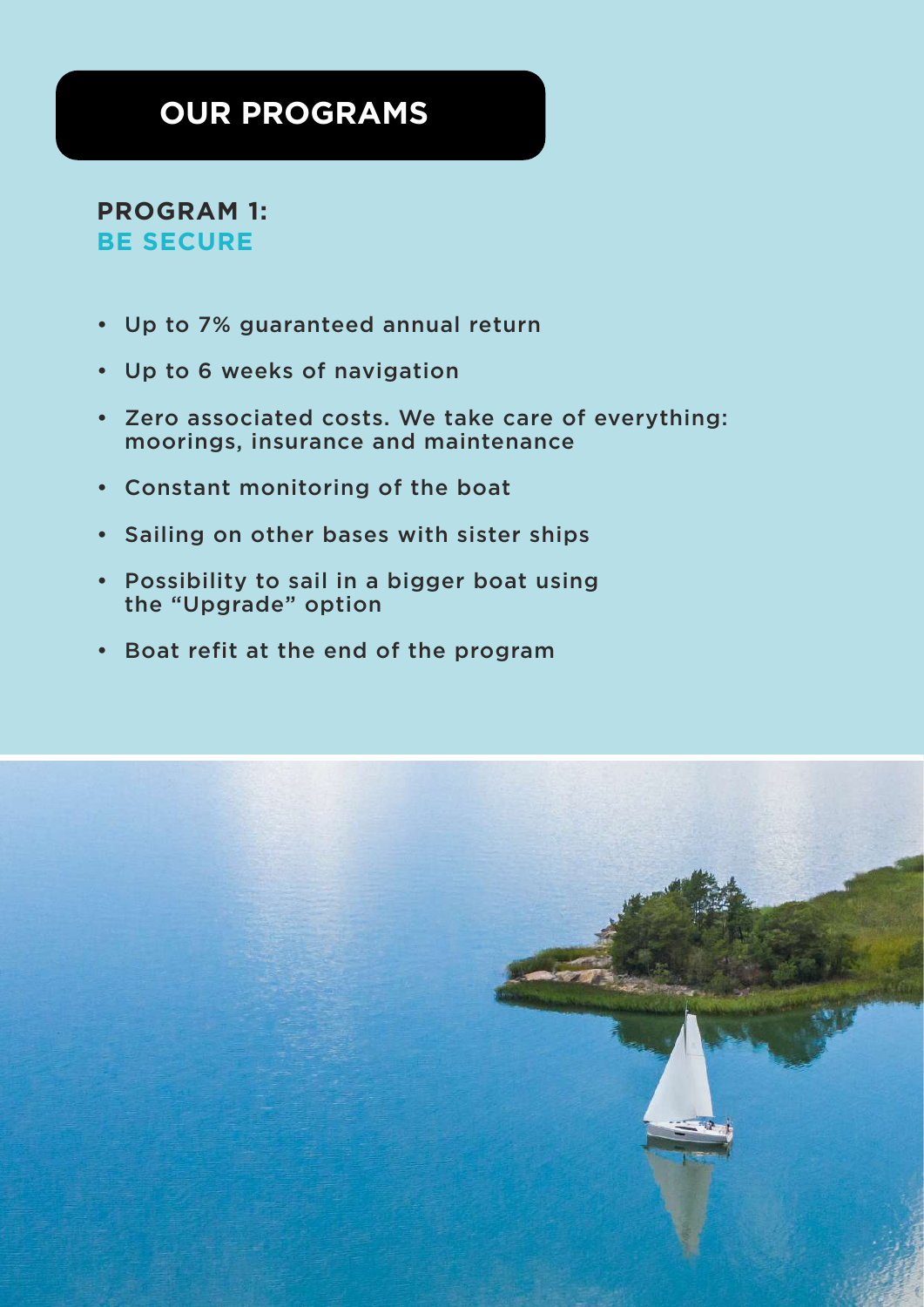#### **PROGRAM 2: BE FLEXIBLE**

- Up to 10% variable annual return
- Unlimited navigation
- Contant boat monitoring
- Sailing on toher bases with sister ships
- Possibility to sail in bigger boat using the "Upgrade" option

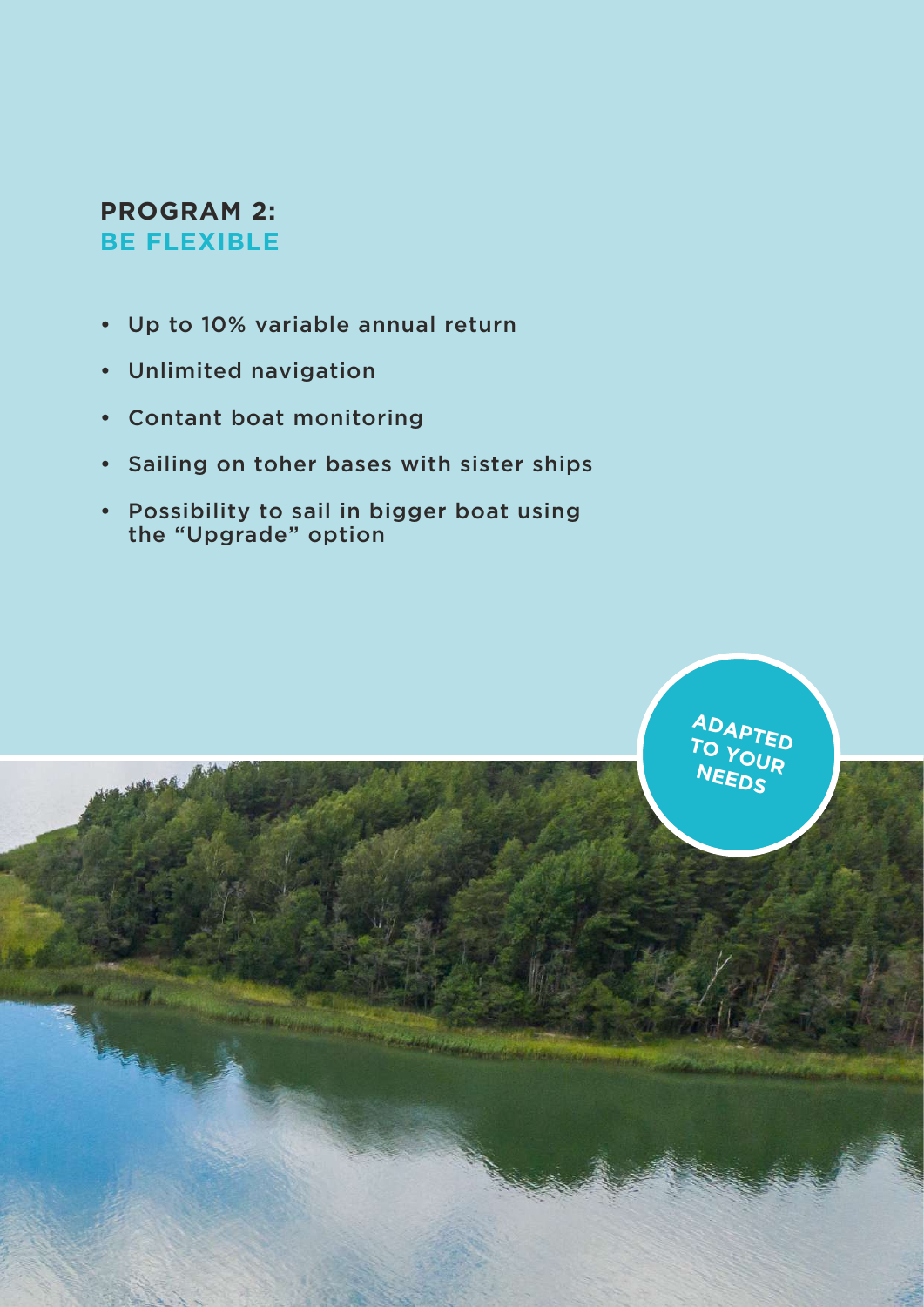## **OUR OFFICES**











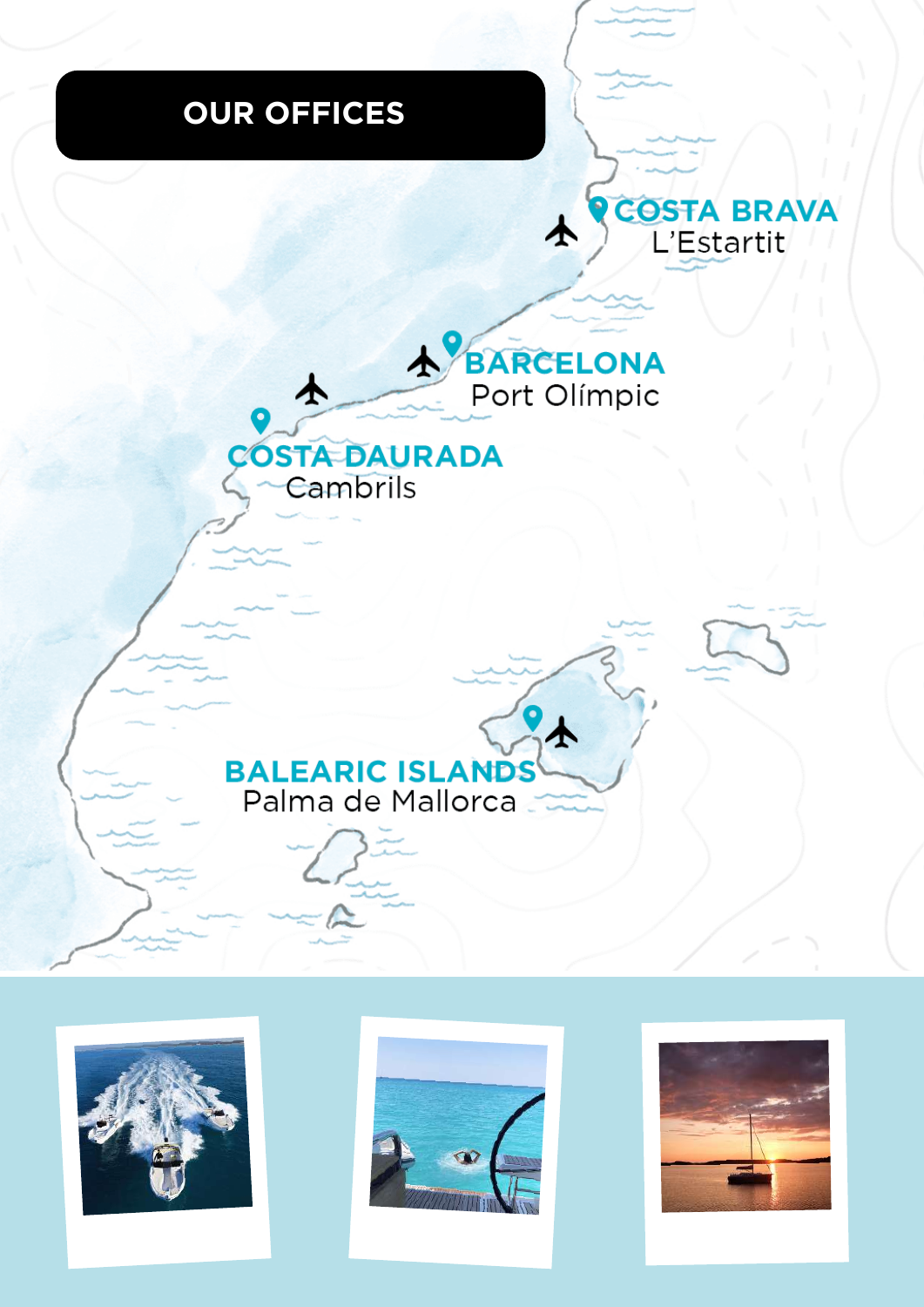## **WHY CHOOSE BECHARTER?**

- **1. More than 10 years of experience** in the charter industry
- **2. Leading national company** with more than 40 boats
- **3. Mediterranean experience**, with a deep-rooted presence in the Balearic Sea with three locations on the Catalan coast and one in Palma de Mallorca
- **4. 365 days availability**. Keeps the different bases open all year round to facilitate the enjoyment of the 12 months and maximize profitability
- **5. Flexible booking** by offering customized rental options from a half-day up to several consecutive weeks
- **6. Part of Guasch Group**, one of the reference groups of the nautical sector in Spain founded in 1994
- **7. The most recognized brands**. Distribution of the pioneer shipyards in terms of manufacturing quality and navigation experience, such as *Beneteau* and *Leopard Catamarans*, for which BeCharter is an official service
- **8. Excellent service**, our customers rate our service with 4,9 out of 5 stars